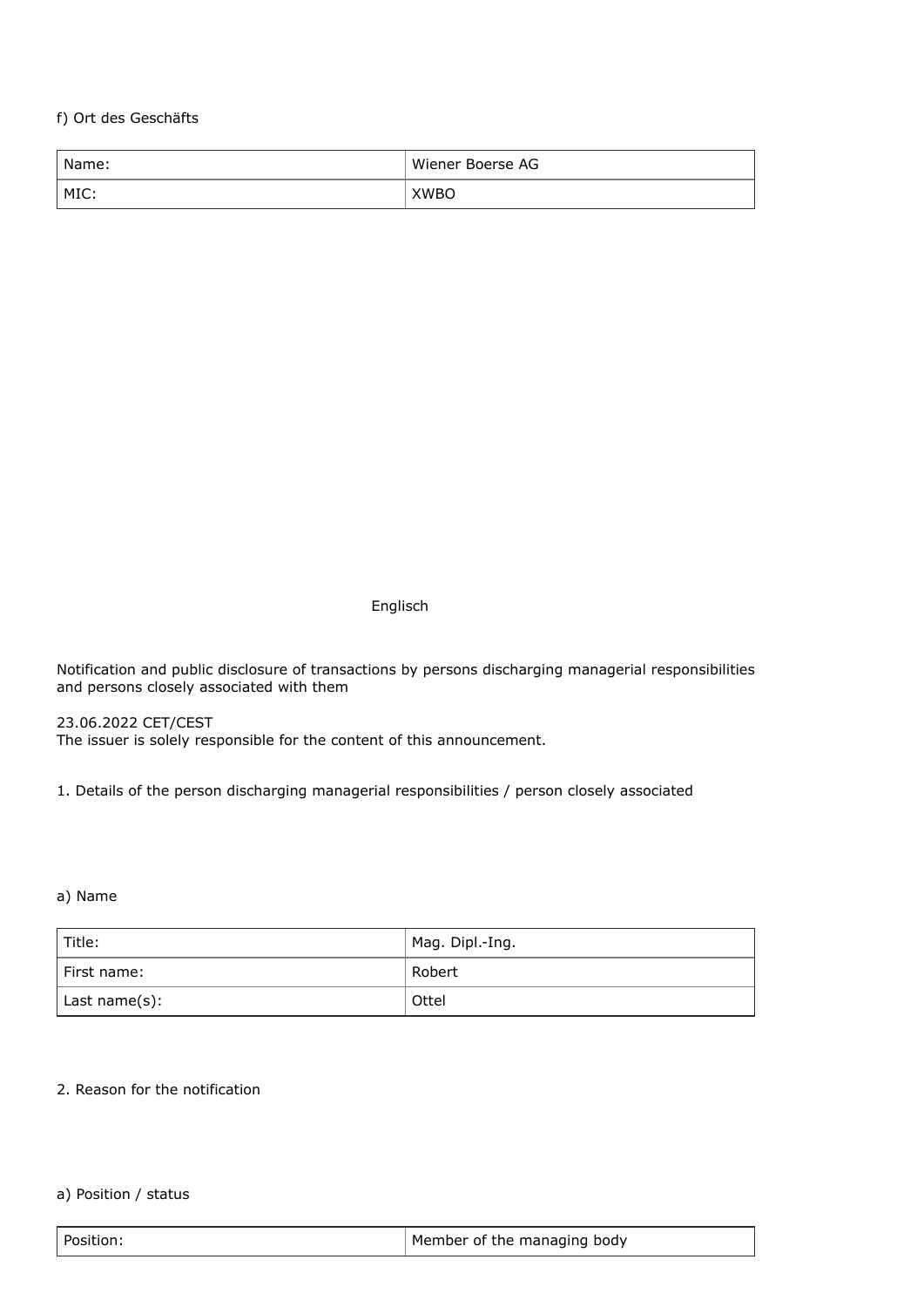b) Initial notification

3. Details of the issuer, emission allowance market participant, auction platform, auctioneer or auction monitor

a) Name

voestalpine AG

b) LEI

529900ZAXBMQDIWPNB72

4. Details of the transaction(s)

### a) Description of the financial instrument, type of instrument, identification code

| Type: | Share        |
|-------|--------------|
| ISIN: | AT0000937503 |

#### b) Nature of the transaction

Acquisition

# c) Price(s) and volume(s)

| Price(s)  | Volume(s) |
|-----------|-----------|
| 21.70 EUR | 109 Units |
| 21.70 EUR | 304 Units |
| 21.70 EUR | 357 Units |
| 21.72 EUR | 93 Units  |
|           |           |